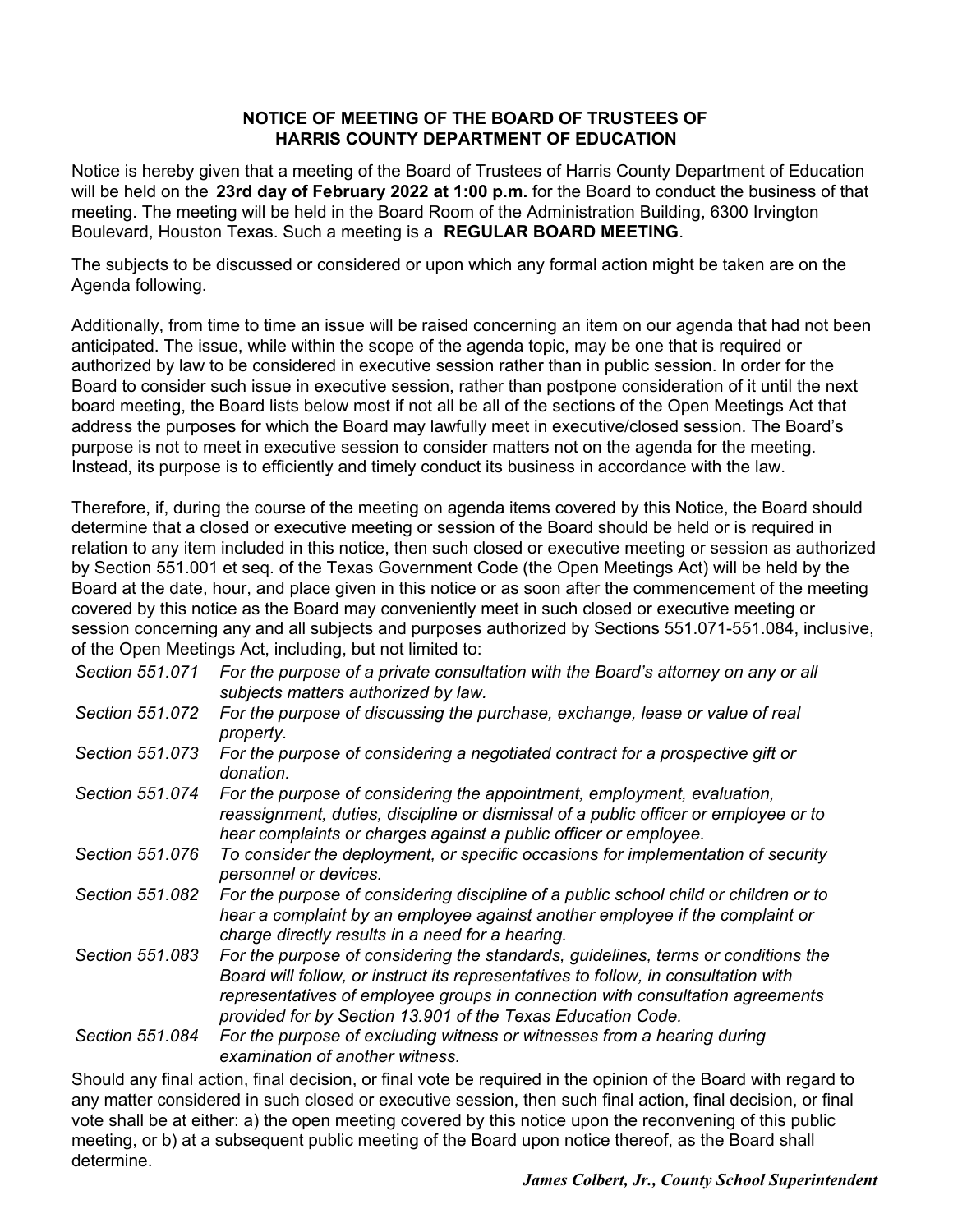

## **Agenda of Regular Meeting**

Notice is hereby given that a meeting of the Board of Trustees of Harris County Department of Education will be held on the 23rd day of February 2022 at 1:00 p.m. for the Board to conduct the business of that meeting. The meeting will be held in the Board Room of the Administration Building, 6300 Irvington Boulevard, Houston, Texas 77022. Such a meeting is a REGULAR BOARD MEETING.

The subjects to be discussed or considered or upon which any formal action may be taken are as listed below. Items do not have to be taken in the order shown on this meeting notice.

Unless removed from the consent agenda, items identified within the consent agenda will be acted on at one time.

- 1. **Invocation -** Laura Espinoza, Facilities
- 2. **Pledge of Allegiance to the US flag -** Brigett Bentley, Adult Education
- 3. **Pledge of Allegiance to the Texas flag** Brigett Bentley, Adult Education
- 4. **Open Forum -** Gov't Code 551.003 (5) Public Participation. Pursuant to Policy BED (Local), a citizen who wishes to speak may do so by completing a participation request card available at the Board room at least 10 minutes prior to a regular Board meeting.
- 5. **Reports and presentations**
	- A. **Employee of the Month -** Natasha Truitt, Executive Director of Human Resources
	- B. **Superintendent Monthly Report** James Colbert, Jr.
	- C. **Annual Division Update on Construction -** Joe Carreon, Director
	- D. **Annual Division Update on Adult Education** Stephanie Ross, Senior Director
	- E. **Other reports from Board members** concerning attendance or participation in a board or HCDE-related conference, event, activity, or committee; accolades for an HCDE staff member or other deserving person.
	- F. **Report of Board Committees -** Committee Chairs
	- G. **Monthly Financial Reports through 01/31/2022** Dr. Jesus Amezecua, Assistant Superintendent for Business Services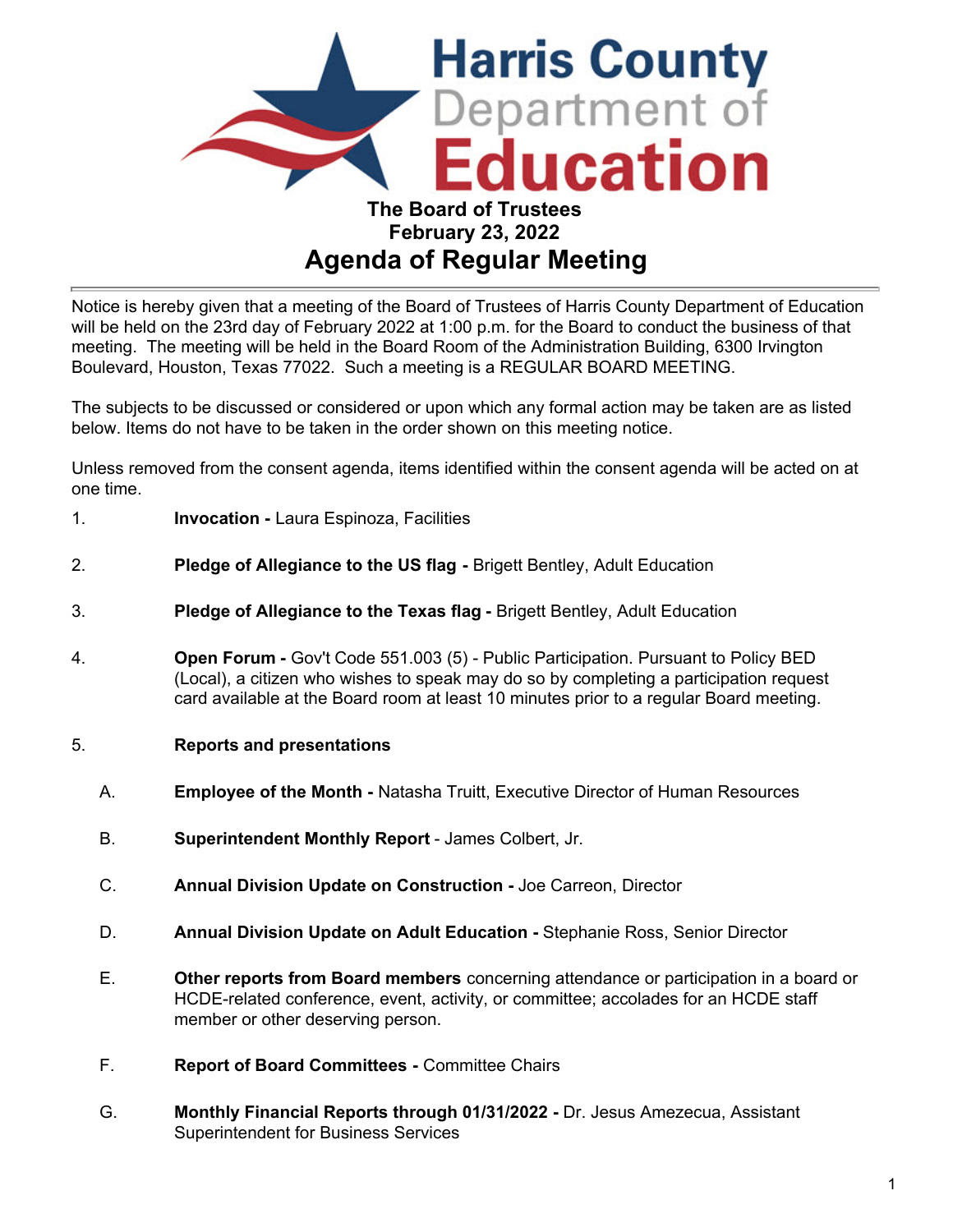- H. **Announcement of awards from the Government Finance Officers Association (GFOA) for the HCDE 2021 Popular Annual Financial Report (PAFR) -** Dr. Jesus Amezcua, Assistant Superintendent for Business Services
- I. **Announcement of awards from the Government Finance Officers Association (GFOA) for the HCDE Budget for Fiscal Year 2021-2022** - Dr. Jesus Amezcua, Assistant Superintendent for Business Services

## 6. **ACTION ITEMS - CONSENSUS**

- A. Consider ratification/approval of the following Business Services items:
	- 1. Disbursement Report
	- 2. Budget Amendment Report
	- 3. Monthly Investment Report for January 2022
- B. Consider ratification/approval of the following Board Meeting Minutes:
	- 1. 01/19/2022 Audit Committee Meeting
	- 2. 01/19/2022 Board Meeting
- C. Consider ratification/approval of the following grant proposals:
	- 1. **Approval to submit an Early Head Start-Child Care Partnerships Carryover Grant request in the amount of \$3,142,088** from Grant Number 06HP000311 to the U.S. Department of Health and Human Services (HHS), Office of Head Start (OHS) for grant ending 08/31/2022.
	- 2. **Approval of the Harris County Department of Education Head Start/Early Head Start Student Selection Criteria** for the 2022-2023 school year.
- D. Consider ratification/approval of the following grant awards:
	- 1. **Approval of grant awards from the Education Foundation of Harris County for CASE for Kids** to implement the All-Earth Ecobot Challenge in the amount of \$7,500.
	- 2. **Approval of the Ohio State University HELPERS sub award grant (Helping English Learners and Partners Excel with Research-based Practices and Support) awarded to the Educator Certification and Advancement Division**, distributed from 10/01/2021 through 09/30/2026 for the total amount of \$369,906. Recruit and certify 96 paraprofessionals/pre-service teachers for Bilingual and ESL licensure over five years. HELPERS will build teacher competency to deliver English Language instruction and implement evidence-based professional development.
- E. Consider ratification/approval of the following Interlocal Contracts:
	- 1. **Ratification of Interlocal contract (expenditure) for FY22 CASE for Kids Partnership grant** with Rhodes School for the Performing Arts (Charter) in the aggregate amount of \$54,100 (155 students served).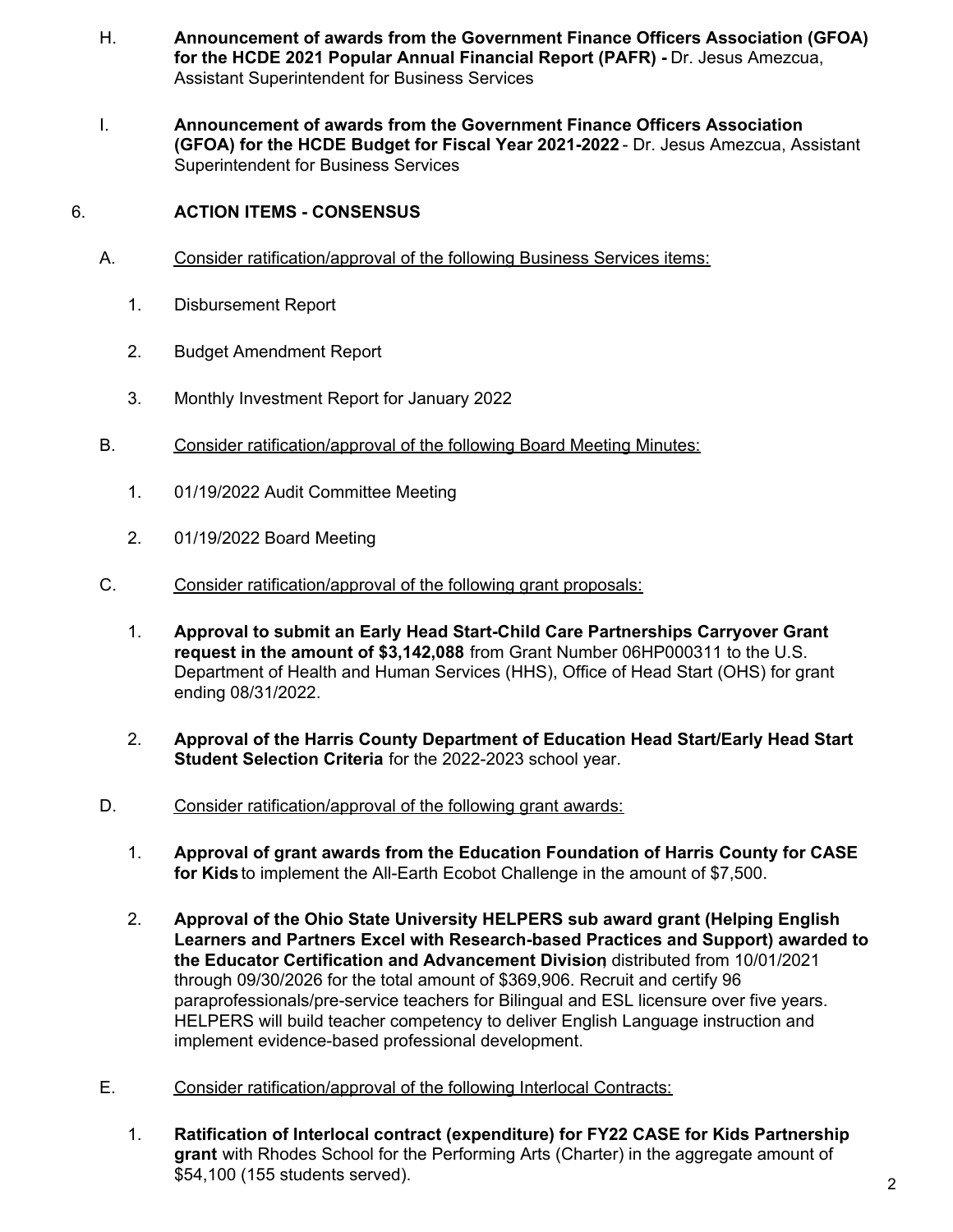- 2. **Approval of Interlocal (expenditure) contract for FY 2022 CASE for Kids Nita M. Lowey 21st Century Community Learning Center(s) Cycle 11, Year 1 grant, in the aggregate amount of \$82,000 with the following entity:** Alief Independent School District in the amount of \$82,000 (184 students served).
- 3. **Ratification of Interlocal (expenditure) contract for FY 2022 CASE for Kids Nita M. Lowey 21st Century Community Learning Center(s) Cycle 11, Year 1 grant, in the aggregate amount of \$43,000 with the following entity:** Houston Independent School District in the amount of \$43,000 (92 students served).
- 4. **Approval of Interlocal (expenditure) contract for FY 2022 CASE for Kids Nita M. Lowey 21st Century Community Learning Center(s) Cycle 10, Year 4 grant, in the aggregate amount of \$122,000 with the following entity:** BakerRipley Charter Holder for Promise Community School in the amount of \$122,000 (85 students served).
- 5. **Ratification of Interlocal (expenditure) contract for FY22 CASE for Kids 21st Century Community Learning Centers with Clear Creek Independent School District** in the aggregate amount of \$41,000 to provide quality after-school programs for the period of 08/01/2021 through 07/31/2022 (110 students served).
- 6. **Ratification of Interlocal (expenditure) contract for FY 2022 CASE for Kids Nita M. Lowey 21st Century Community Learning Center(s) Cycle 11, Year 1 grant, in the aggregate amount of \$43,000 with the following entity:** Association for the Advancement of Mexican Americans (AAMA) for the period of 08/1/2021 through 07/31/2022.
- 7. **Ratification of Interlocal (revenue) contract for FY22 in the aggregate amount of \$25,000 with Schools Division and Goose Creek Consolidated Independent School District (GCCISD)** to provide services for four (4) units to eligible students who GCCISD has determined may benefit from placement at HCDE's Fortis Academy for the period of 08/23/2021 through 07/03/2022.
- 8. **Ratification of Interlocal (revenue) contract amendment with School-Based Therapy Services and Royal ISD** to include music therapy in the amount not to exceed \$2,128 over four (4) days over the period of 08/16/2021 through 08/15/2022.
- 9. **Approval of Interlocal (revenue) contract for CASE for Kids with Harris County for the period upon signature of both parties through 09/30/2022** in the amount of \$1,500,000 for CASE for Kids to implement the County Connections Summer Program funding.
- F. Consider ratification/approval of the following items for the HCDE Choice Partners Cooperative:
	- 1. **Approval of Amendment #2 to Services Agreement for job no. 18/034MR for Choice Partners Contracted Services with Ann Marie Harbour** in the amount of \$45,800, including reimbursable expenses, for the period of 11/20/2021 through 08/31/2022. The total amount of this contract should not exceed \$106,250.
	- 2. **Approval of the Contract Award for job no. 22/001KN for Appliances and Related Items with the following vendor:** Pasco Brokerage, Inc. (#22/001KN-01) for the period 04/01/2022 through 03/31/2023.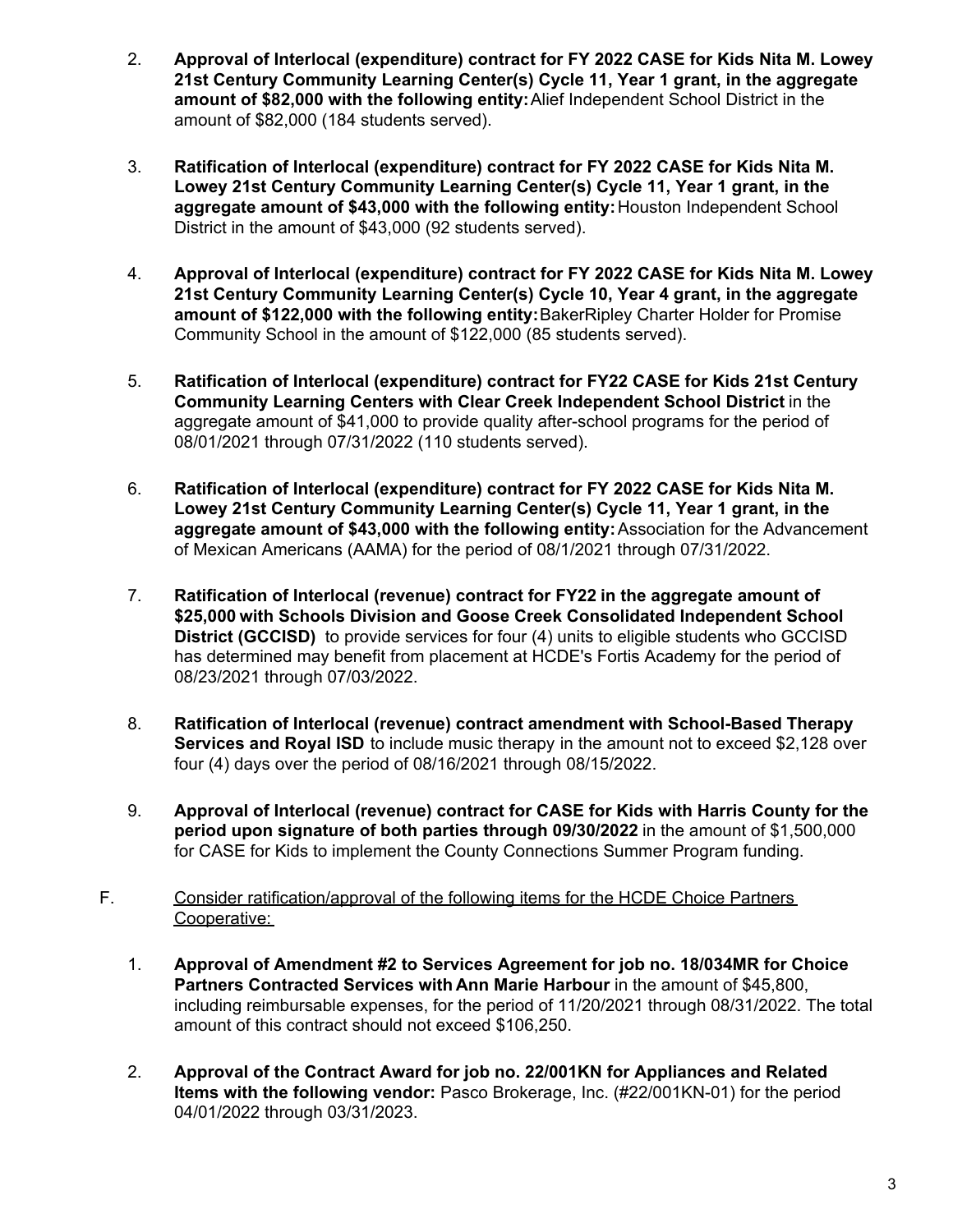- 3. **Approval of the Contract Award for job no. 22/002KN for Art Supplies and Related Items with the following vendors:** Your School Resource Group, Inc. dba 3 Oaks Resource Group International (#22/002KN-01); Blick Art Materials LLC dba Blick Art Materials (#22/002KN-02); Butler Business Products, LLC (#22/002KN-03); Hallmark Office Products (#22/002KN-04); Pyramid Paper Company dba Pyramid School Products (#22/002KN-05), and School Specialty, Inc. (#22/002KN-06) for the period 04/01/2022 through 03/31/2023.
- 4. **Approval of the Contract Award for job no. 22/003KN for Athletic/Playground Supplies and Related Items with the following vendors:** McKenna Contracting, Inc. (#22/003KN-01); Performance Health Holdings, Inc. dba Performance Health Supply, LLC dba Medco Supply, Masune & Surgical Supply Services (#22/003KN-02); Pyramid Paper Company dba Pyramid School Products (#22/003KN-03); Riddell/All American Sports Corp. dba Riddell (#22/003KN-04); School Health Corporation dba Palos Sports (#22/003KN-05), and School Specialty, LLC (#20/003KD-06) for the period 04/01/2022 through 03/31/2023.
- 5. **Approval of the Contract Award for job no. 22/004KN for Classroom Teaching Supplies and Related Items with the following vendors:** Butler Business Products, LLC (#22/004KN-01); Pyramid Paper Company dba Pyramid School Products (#22/004KN-02), and School Specialty, Inc. (#22/004KN-03) for the period 04/01/2022 through 03/31/2023.
- 6. **Approval of the Contract Award for job no. 22/005KN for Custodial Supplies and Related Items with the following vendors:** Buckeye International, Inc. dba Buckeye Cleaning Center-Houston (#22/005KN-01); Challenge Office Products, Inc. (#22/005KN-02); Hallmark Office Products, Inc. (#22/005KN-03); Pyramid Paper Company (#22/005KN-04), and Cordell Inc. dba Ridley's Vacuum & Janitorial Supply (#22/005KN-05) for the period 04/01/2022 through 03/31/2023.
- 7. **Approval of the Contract Award for job no. 22/006KN for Food Service Supplies and Related Items with the following vendors:** 11400, Inc. (#22/006KN-01); Ace Mart Restaurant Supply (#22/006KN-02); MANS Distributors, Inc. (#22/006KN-03); and Cordell Inc. dba Ridley's Vacuum & Janitorial (#22/006KN-04) for the period 04/01/2022 through 03/31/2023.
- 8. **Approval of the Contract Award for job no. 22/007KN for Health/Medical Supplies and Related Items with the following vendors:** Henry Schein, Inc. (#22/007KN-01); Performance Health Holdings, Inc. dba Performance Health Supply dba Medco, Masune & Surgical Supply Services (#22/007KN-02); Medicaleshop, Inc. (#22/007KN-03); NAO Gobal Health, LLC (#22/007KN-04); Products Unlimited, Inc. (#22/007KN-05); School Health Corporation (#22/007KN-06), and Vizocom ICT, LLC (#22/007KN-07) for the period 04/01/2022 through 03/31/2023.
- 9. **Approval of the Contract Award for job no. 22/008KN for Office Supplies and Related Items with the following vendors:** Butler Business Products, LLC (#22/008KN-01); Challenge Office Products, Inc. (#22/008KN-02); Hallmark Office Products, Inc. (#22/008KN-03); Pyramid Paper Company dba Pyramid School Products (#22/008KN-04), and School Specialty, LLC (#22/008KN-05) for the period 04/01/2022 through 03/31/2023.
- 10. **Approval of the Contract Award for job no. 22/009KN for Safety/Security Supplies and Related Items with the following vendors:** NAO Global Health, LLC (#22/009KN-01), and Pyramid Paper Company dba Pyramid School Products (#22/009KN-02) for the period 04/01/2022 through 03/31/2023.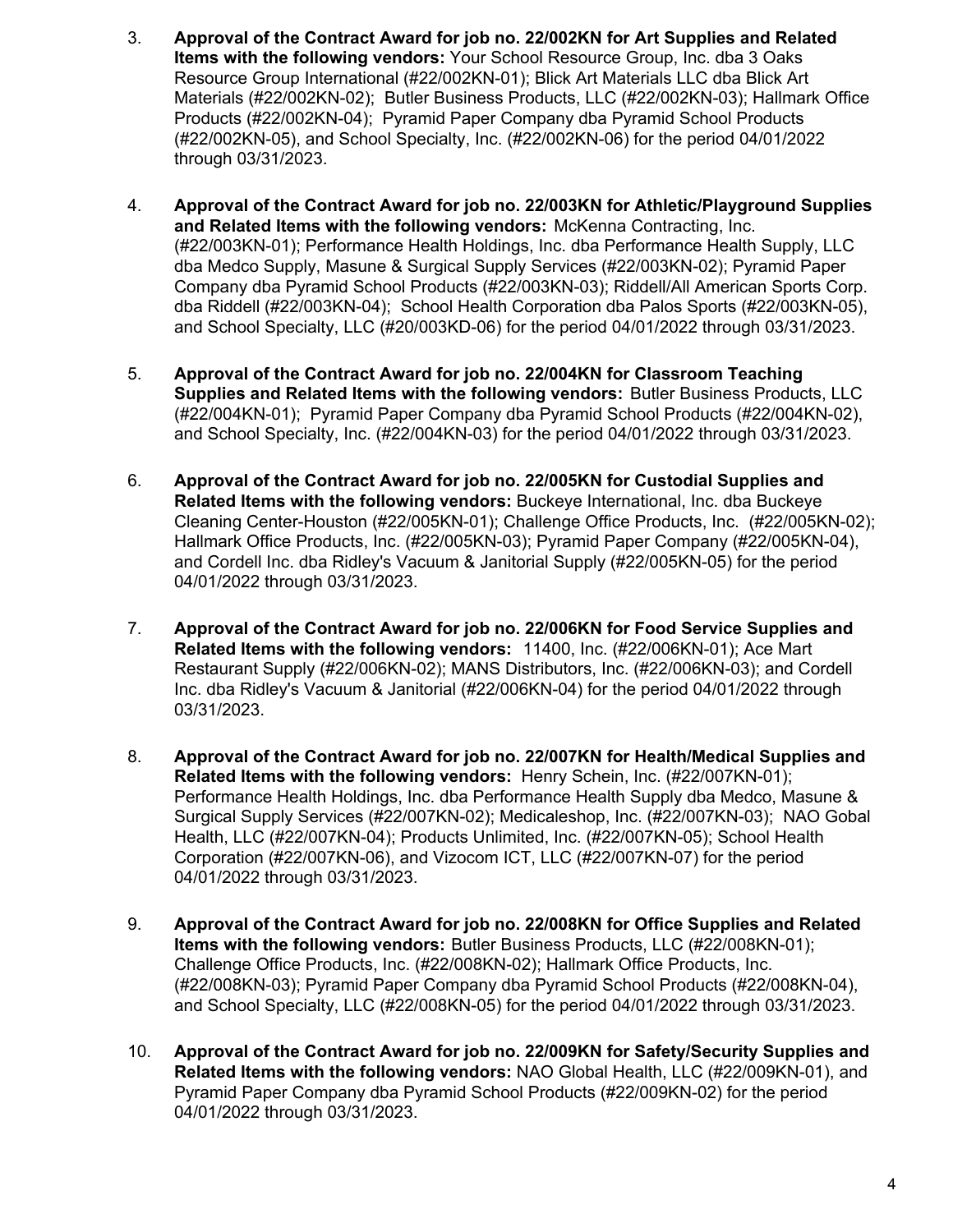- 11. **Approval of the Contract Award for job no. 22/010KN for Technology Supplies and Related Items with the following vendors:** All About IT, Inc. (#22/010KN-01); Butler Business Products, LLC (#22/010KN-02); CDW, LLC dba CDW Government, LLC (#22/010KN-03); Encore Data Products, Inc. (#22/010KN-04), and Pyramid Paper Company dba Pyramid School Products (#22/010KN-05) for the period 04/01/2022 through 03/31/2023.
- 12. **Approval of HCDE Interlocal Agreements with:** Austin Street Center, Dallas, Texas; Comanche Special Services, De Leon, Texas; Lansing Community College, Lansing, Michigan - Signature Only; City of San Juan, Texas; Waxahachie ISD, Waxahachie, Texas, and Lamesa ISD, Lamesa, Texas.
- G. Consider ratification/approval of the following items for Internal Purchasing:
	- 1. **Approval of Contract Award for job no. 22/013DR-02 for Local Food and Catering Services** to the proposers offering the best value to HCDE and meeting the specifications outlined in the proposal: Demeris Barbecue, Potbelly Sandwich Works, LLC, and Raising Cane's Restaurants, LLC for the period of 3/01/2022 through 2/28/2027.
	- 2. **Approval of Contract Award for job no. 22/020IA for Business and Facilities Consulting Services with the following vendors:** Heritage Institute of Sustainability, LLC; Rivera-Vega Group; True North Consulting Group; and Yvette De Luna for the period 03/01/2022 through 02/28/2027.
	- 3. **Approval of Contract Award for job no. 22/021IA for Contracted Services for HCDE Education and Enrichment with the following vendors:** Business 101 Consultants & Trainers, LLC; Challenges Are Rewarding, LLC; Educational Innovation 360 (Educational Innovation 360); FranklinCovey Education (FranklinCovey Education); Healthy Boundaries LLC (Healthy Boundaries LLC); Houston Healthy Hip-Hop (Chris Cortez); Improving Student Outcomes; Intentional Change LLC; Kim Nugent Enterprises; Pathway Education Group, LLC; Stetson & Associates, Inc., and Yvette De Luna for the period 03/01/2022 through 02/28/2027.
	- 4. **Approval of contract award for job no. 220005017 for E-Rate Services for Harris County Department of Education** to the proposer offering the best value to HCDE and meeting the specifications outlined in the proposal for the period of 07/01/2022 through 06/30/2025.

Category 1: Leased Lit Fiber - Internet Access

- **Internet access and Data Transmission Service: PS Lightwave**
- 5. **Approval of contract award for job no. 220005017 for E-Rate Services for Harris County Department of Education** to the proposer offering the best value to HCDE and meeting the specifications outlined in the proposal for the period of 07/01/2022 through 06/30/2023.

Category 2: Internal Connections and Managed Internal Broadband Services:

- Switches, Components, and Software & Licenses: *DataVox*
- UPS, Components, and Software & Licenses: *Netsync Network Solutions*
- Cabling & All Related Components: *CDW Government, LLC*
- WAPs, Components, and Software & Licenses: *DataVox*
- Racks & All Related Components: *DataVox*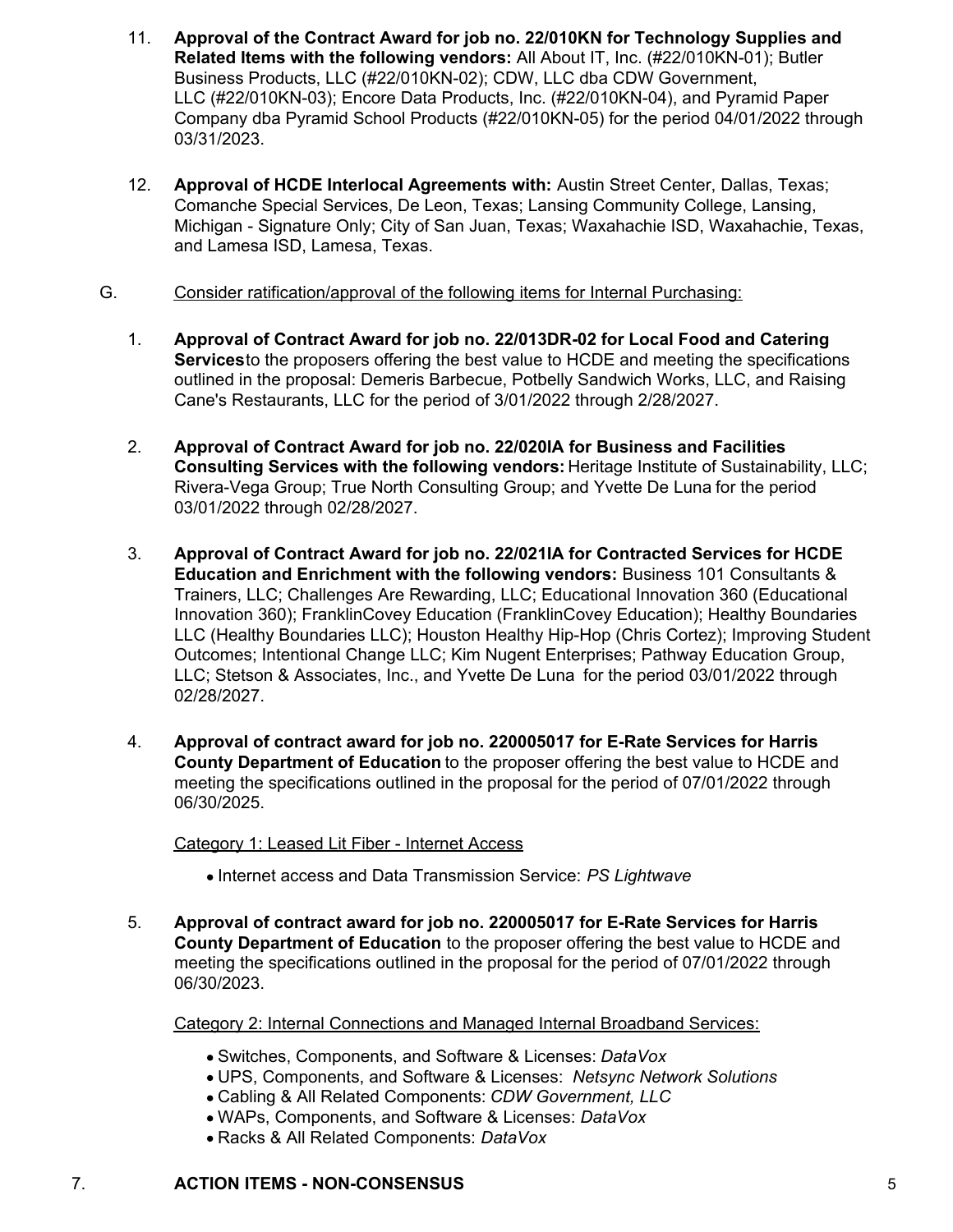## 1. **Consider first reading of the following revised local policies:**

- 1. BJA (Local) 2. CB (Local) 3. CE (Local) 4. CFD (Local) 5. CH (Local) 6. CQB (Local) 7. DEC (Local) 8. DFE (Local) 9. DP (Local) 10. FFG (Local) 11. FL (Local)
- 2. **Consider approval to reschedule the regular June 2022 board meeting from June 15, 2022 to June 22, 2022.**
- 3. **Consider approval of Assistant Principal Substitute Rate for the 2021-2022 school year.**
- 4. **Consider approval to purchase the Frog Street Press, LLC Curriculum (Choice Partners Contract #18/058KC-12) for** (34) bilingual three-year-old programs for 34 Head Start classrooms in the amount of \$89,759, (fully funded by Head Start).
- 5. **Consider approval to submit a grant budget revision in the amount of \$136,150** to the U.S. Department of Health and Human Services, Office of Head Start, for disaster recovery funds awarded to purchase land for the Coolwood Head Start Campus Replacement Project in the 01/01/2021 to 12/31/2022 budget period.
- 6. **Consider approval of the project delivery/contract method of Competitive Sealed Proposal** for the Coolwood Head Start New Campus Construction.
- 7. **Consider approval of AIA G802 Amendment to Professional Services Agreement with English + Associates Architects, Inc., in the amount of \$4,000,** for the additional services to separate the demolition plans and specifications for the Coolwood Head Start project.
- 8. **Consider approval of the job order contracting method of procurement with Nash Industries, Inc. (job No. 20/017MR-15)** for the HCDE Conference Center upgrades in the total amount of \$709,044. (Funded from FY21-22 Construction Funds)
- 9. **Consider adoption of resolution concerning emergency administrative leave with pay** in accordance with Policy DEA (Local) associated with severe winter weather on 02/04/2022.
- 8. **EXECUTIVE SESSION** Under the Texas Government Code pursuant to any and all purposes permitted by Sections 551.001-551.084, including, but not limited to: 551.071; 551.074
	- A. **Deliberate** the appointment, employment, evaluation, reassignment, duties, discipline and/or dismissal of HCDE employees.
	- B. **Deliberate** the purchase, exchange, sale and/or value of real property(ies) and obtain legal advice regarding the same.